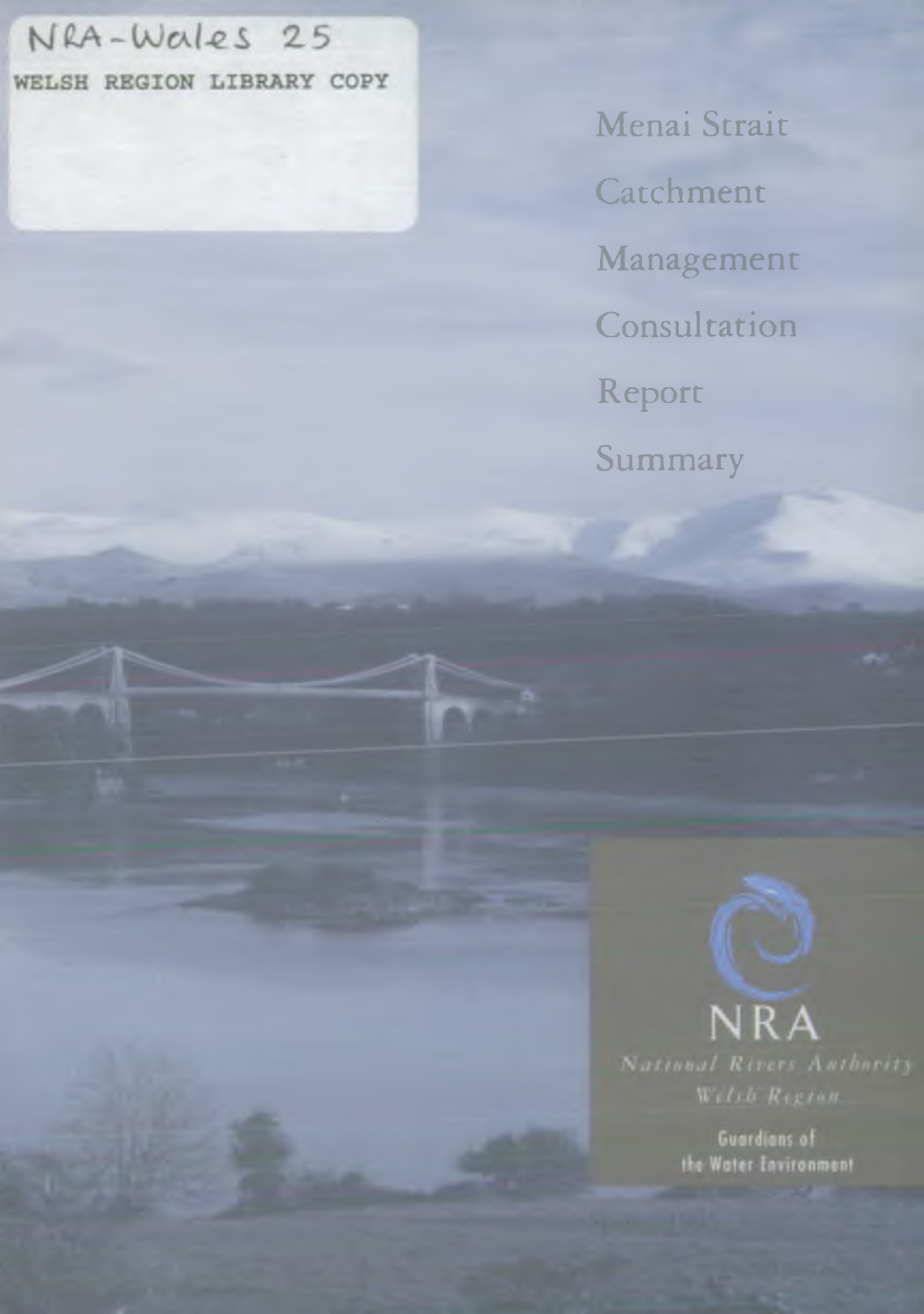Never before has there been such a pressing need to conserve our rivers, lakes and coastal waters to support the rapidly increasing recreational, dom estic, agricultural and industrial demands placed upon them. On the other hand, the need to protect life and property from flooding has never been greater. The NRA has a wide range of responsibilities for the control of the water environment, and seeks to reconcile the conflicts raised by the com peting needs for water. In particular the NRA is responsible for:



- pollution control
- flood defence and flood warning
- maintenance and improving of fisheries

conservation of water resources

- nature conservation in water related habitats
- promotion of water based recreation
- control of navigation, in some areas.

The NRA believes that it can only carry out its work by adopting the



concept of integrated catchment management. This means that a river catchment is considered as a whole and the actions in each of the NRA areas of responsibility must take account of the possible impact on other areas.

The NRA has decided to formally present its catchment management policies to the public via Catchment Management Plans which will be produced for all the river in W ales by 1998. The Plans are intended to provide a link between the NRA and the users of water in each catchment so that the Authority can better reflect their interests whilst carrying out its duties. For this reason each Plan includes a Consultation Phase during which the general public are invited to comment on the NRA's proposals for the future management of the catchment.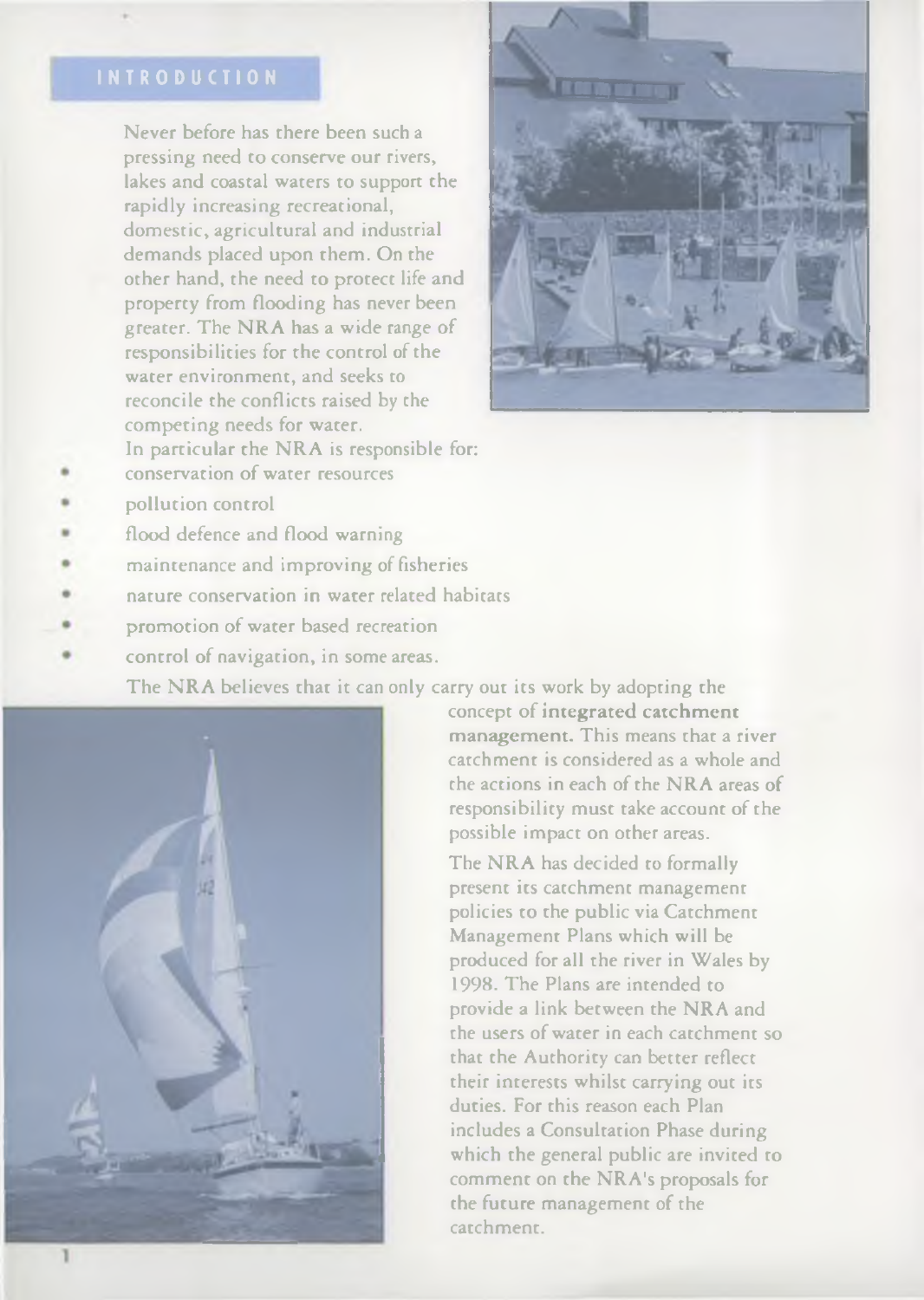# *AJfA 25*

The Menai Strait Catchment Management Consultation Report is our assessment of the state of the catchment and indentifies all the key issues which need to be resolved. The most important of these issues are outlined in the tables at the end of this summary report.

We need your views:

- what do you think about the Plan in general?
- have we identified all the uses?
- have we identified all the issues?
- what do you think about the options proposed?

If you would like to comment on the Consultation Report or receive a free copy of the full document please write to:

| The Catchment Planning Co-ordinator, |
|--------------------------------------|
| National Rivers Authority,           |
| 'Highfield',                         |
| <b>Priestly Road,</b>                |
| Caernarfon.                          |
| LL55 HIR.                            |
| Telephone: 0286 672247               |

Please send your comments in writing, but if this is not possible contact us on the telephone number above.

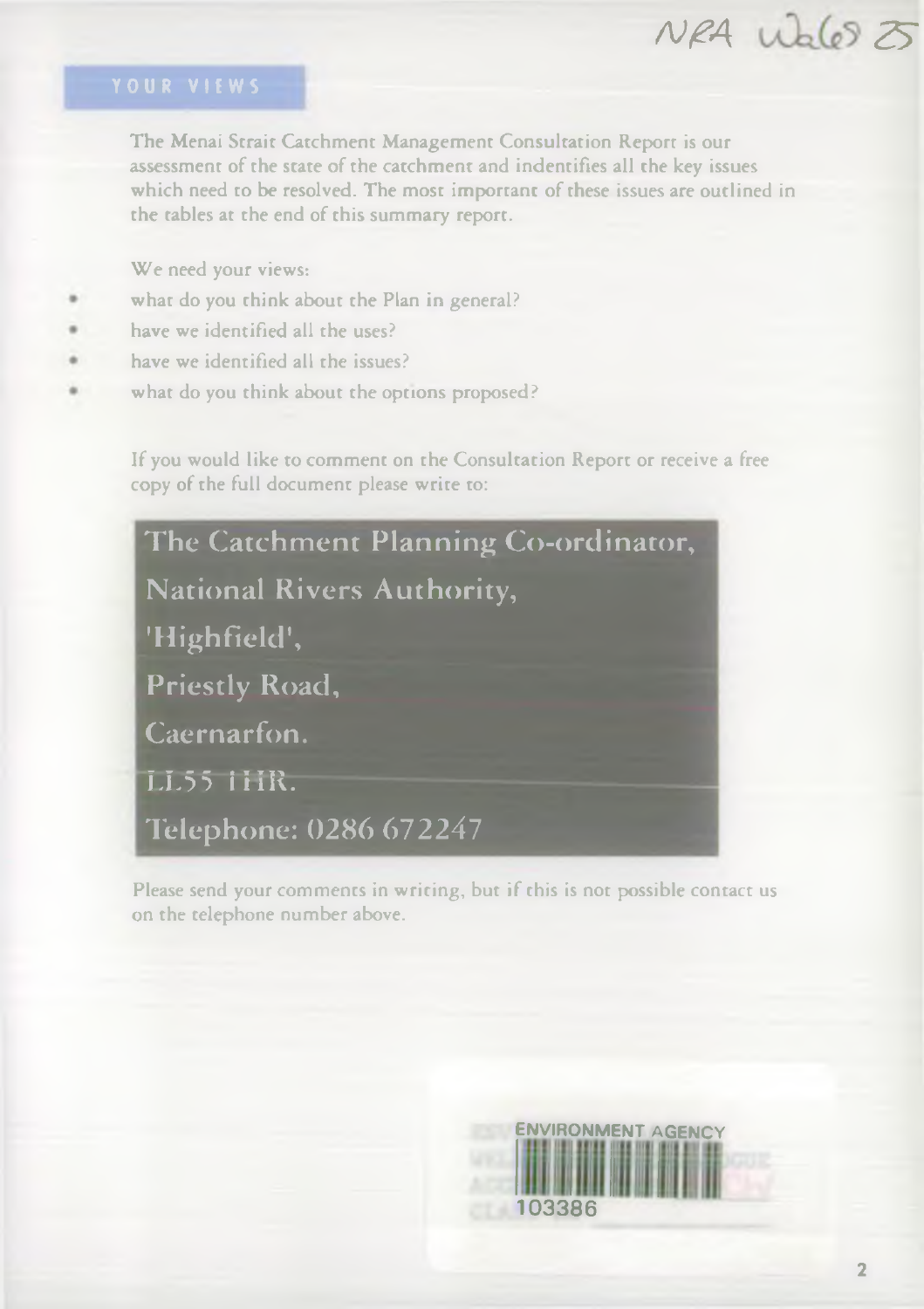### GENERAL

Population

Peak holiday influx (July/August)

45,000 (1991 estimate) 350,000 \* (additional) 150.000 \* (day trippers)

 $*$  1980 figures

Menai Strait tide levels

|                        | Beaumaris Menai Port | Bridge Dinorwic       | Caernarfon | Fort<br>Belan    |
|------------------------|----------------------|-----------------------|------------|------------------|
| Mean Low Water spring  | $-3.2m$              | $-3.1m -2.25m -2.2m$  |            | $-2.0m$          |
| Mean High Water spring | 3.7 <sub>m</sub>     | $3.3m$ $2.65m$ $2.5m$ |            | 2.1 <sub>m</sub> |

Main towns and populations

| Bangor (city) | 11,772 |
|---------------|--------|
| Caernarfon    | 9,279  |

## WATER QUALITY

| December 1990 Survey National Water Council Classification    | A(good) |
|---------------------------------------------------------------|---------|
| Number of sewage treatment works discharging to the Strait    |         |
| Number of untreated sewage outfalls discharging to the Strait | 28      |

### FLOOD DEFENCE

Area at risk of tidal flood 710 Ha

### FISHERIES

The Strait is a designated shellfishery under EC Shellfish Waters Directive (79/923/EEC)

The Strait supports migratory salmonids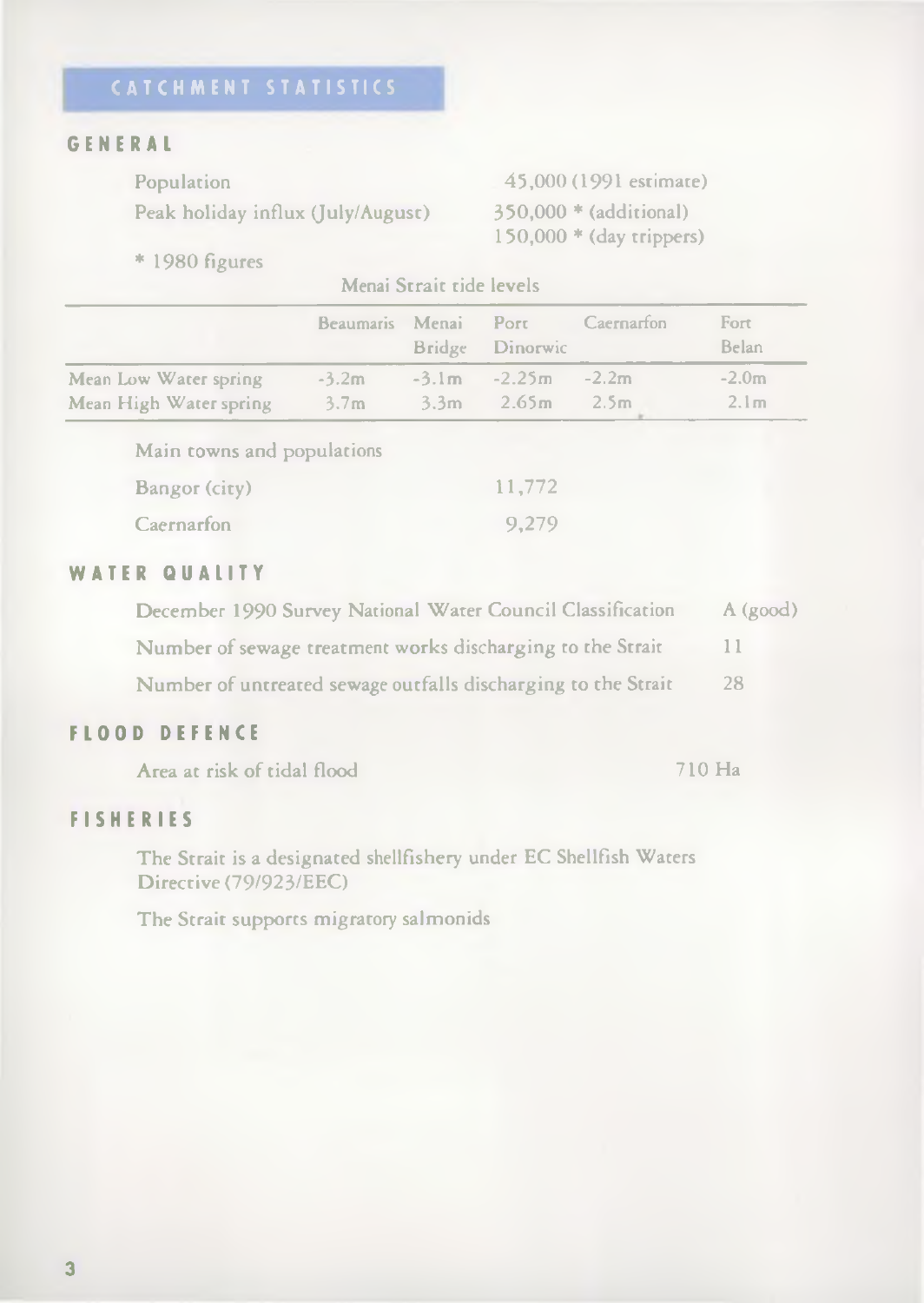

z.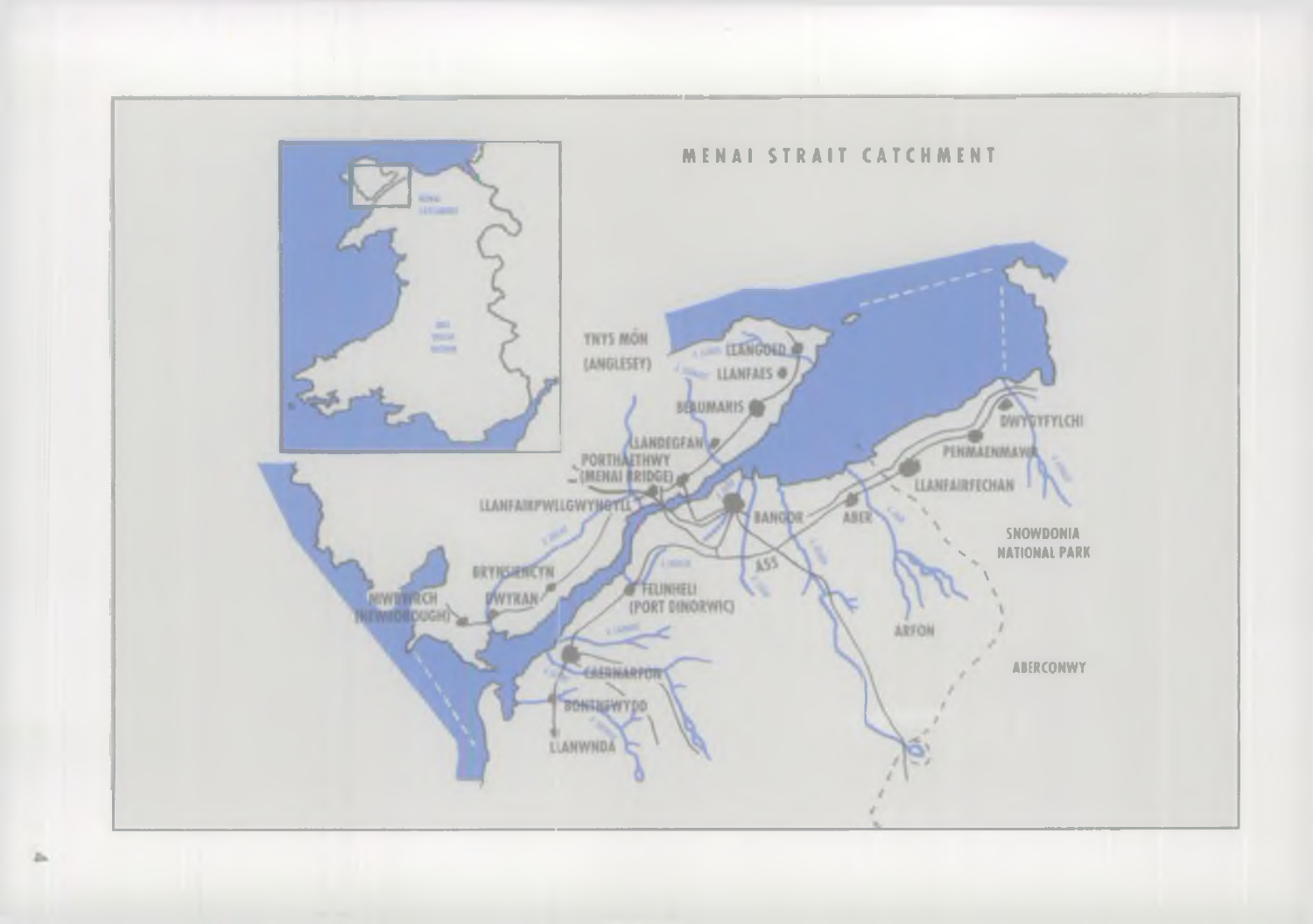

## **FLOOD DEFENCE**

Effective defence for people and property against flooding from rivers and the sea is an important objective within the area of the Strait.

The NRA has the power to maintain or improve certain rivers (which are designated as main rivers) and some sea defence structures. Other sea defences are the responsibility of a variety of public and private bodies.

Several designated main rivers discharge to the Menai Strait. As part of maintenance operations, particular attention is paid to those outfalls which are protected by tidal doors.

The NRA is currently responsible for the maintenance of the Foryd Embankment, Dwyran Embankment and Rhuddgaer Sea Wall, which are coastal defences noted as being in generally good condition by the Sea Defence Survey Report 1992. There are many defences within the area, outside the responsibility of the NRA, against which the Sea Defence Survey reports a varying degree of protection.

Coastal defences at Dinas Dinlle are at present the responsibility of Arfon Borough Council and have been severely damaged by the storms of recent winters. The Borough Council and the NRA are currently involved in the promotion of a scheme to re-establish an adequate level of defence for the area.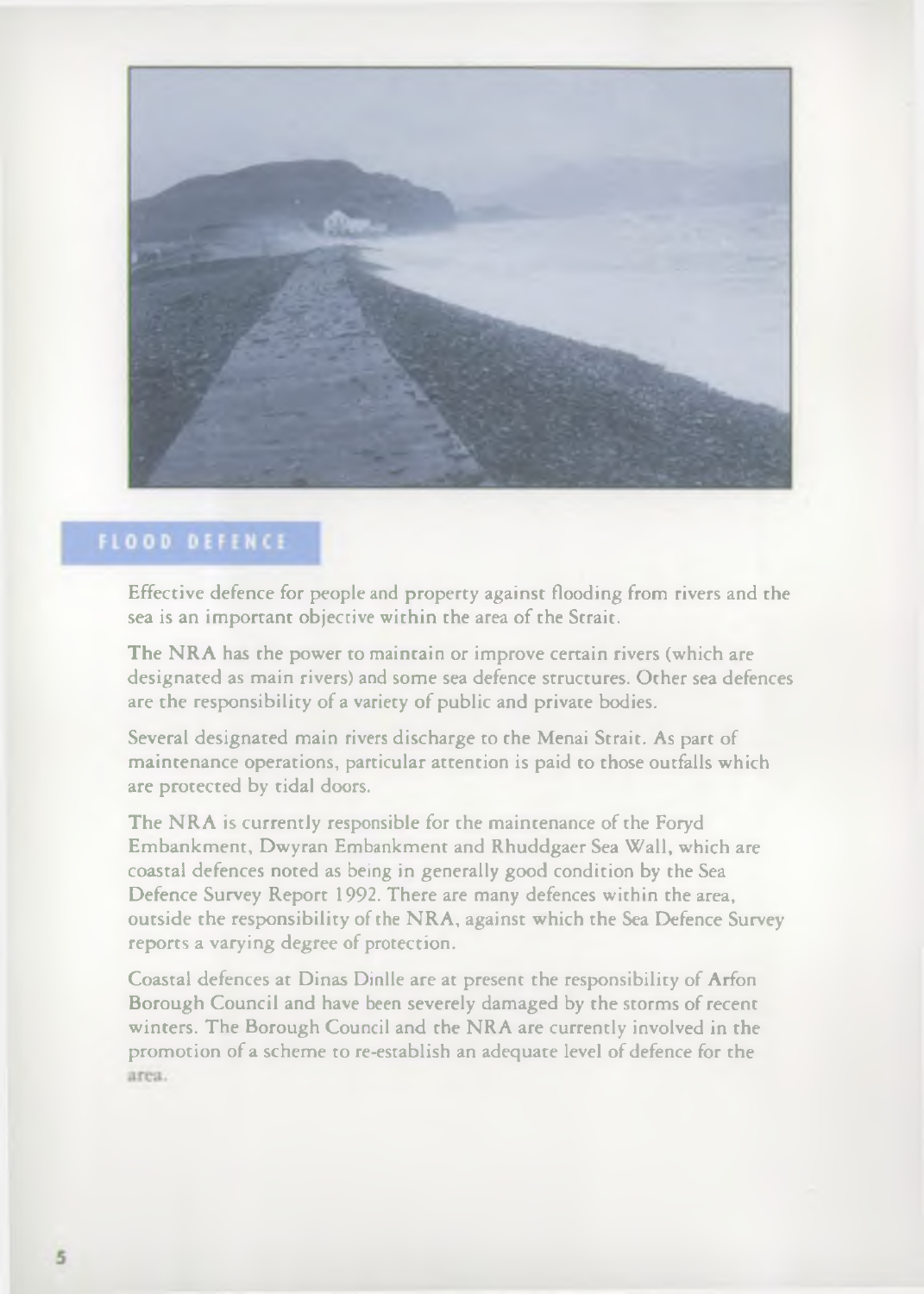The use of the Menai Strait can be traced through history for more than 2.000 years. Today it is of very high amenity value to both residents and visitors. The wide ranging recreational opportunities attract thousands of people each year.

The sheltered areas of the Strait are very popular for sailing and the ten local sailing clubs have a total membership of more than 2,000. Each year a two week regatta is held in July/August when more than 150 boats compete each day making it an important tourist attraction.

The Strait is intensively used for water sports and is the site of the Sports Council for W ales' National W atersports Centre at Plas Menai, where 16.000 days of tuition are provided each year.

The most common immersion sports are canoeing, wind surfing, water and jet skiing and scuba diving. The rocky shore limits bathing to a few locations (Morfa Dinlle/Dinas Dinlle, Llanfairfechan, Llanddwyn and Penmaenmawr). Only the Morfa Dinlle is identified under the EC Bathing Waters Directive.

The Strait must be maintained in a suitable condition to support recreational activities at, as a minimum, their current levels.

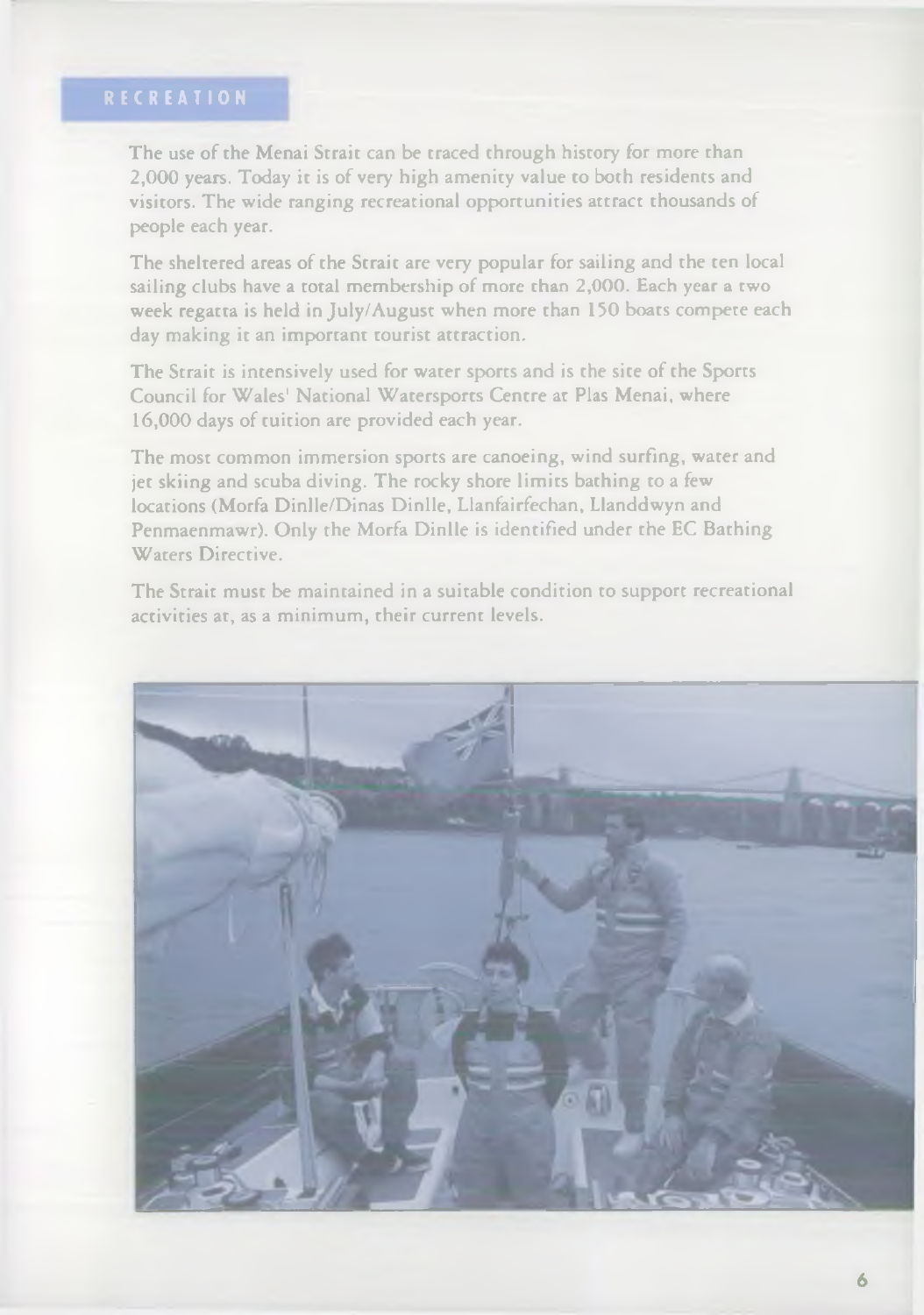Abstraction of water from below the low water mark of ordinary spring tides is exempt from licensing by the NRA. The NRA does not, therefore, have any pollution control duties to ensure that the water taken is fit for its intended purpose. Nonetheless, the NRA recognises that the provision of water of suitable quality is vital to the majority of abstractors in the Strait.

Anglesey Sea Zoo and the Marine Science Laboratory at Menai Bridge abstract water to supply their aquaria, and also supply other academic institutions. Myti Mussels



at Port Penrhyn abstract water for shellfish collected from its lays at Bangor which are subject to closure orders.

There is some concern that severe blooms of the alga Phaeocystis have detrimental effects on water quality and in most years result in the closure of abstractions for short periods during the summer.

Water quality in the Strait is generally good, (Class A in the National Water Council Survey) but algal blooms occur in most years. Their origin is outside the Strait and the resultant decaying algal masses are often mistaken for sewage debris. There are also aesthetic water quality problems arising from discharges of crude sewage but these are localised and will be incorporated into a Dwr Cymru Welsh Water sewage treatment and disposal scheme.

Other consented discharges, with the exception of Ferodo Ltd, are of relatively minor consequence. There is growing concern about the potential impact of discharges of sewage from the many boats using the Strait.

Spoil dumping, controlled and licensed by MAFF, takes place at two locations but mostly at the site in the Conwy Bay. However this normally only consists of dredged material but there is concern that the dredging and dumping of silt may re-suspend pollutants such as heavy metals and contribute to turbidity in the Strait.

Sewage sludge is not dumped within the Menai Strait and the decision that sludge dumping in Liverpool Bay should cease will result in a reduction in the enrichment of coastal waters including the Strait.

Good water quality within the Strait is fundamental to all users and is one of the major aims of this plan.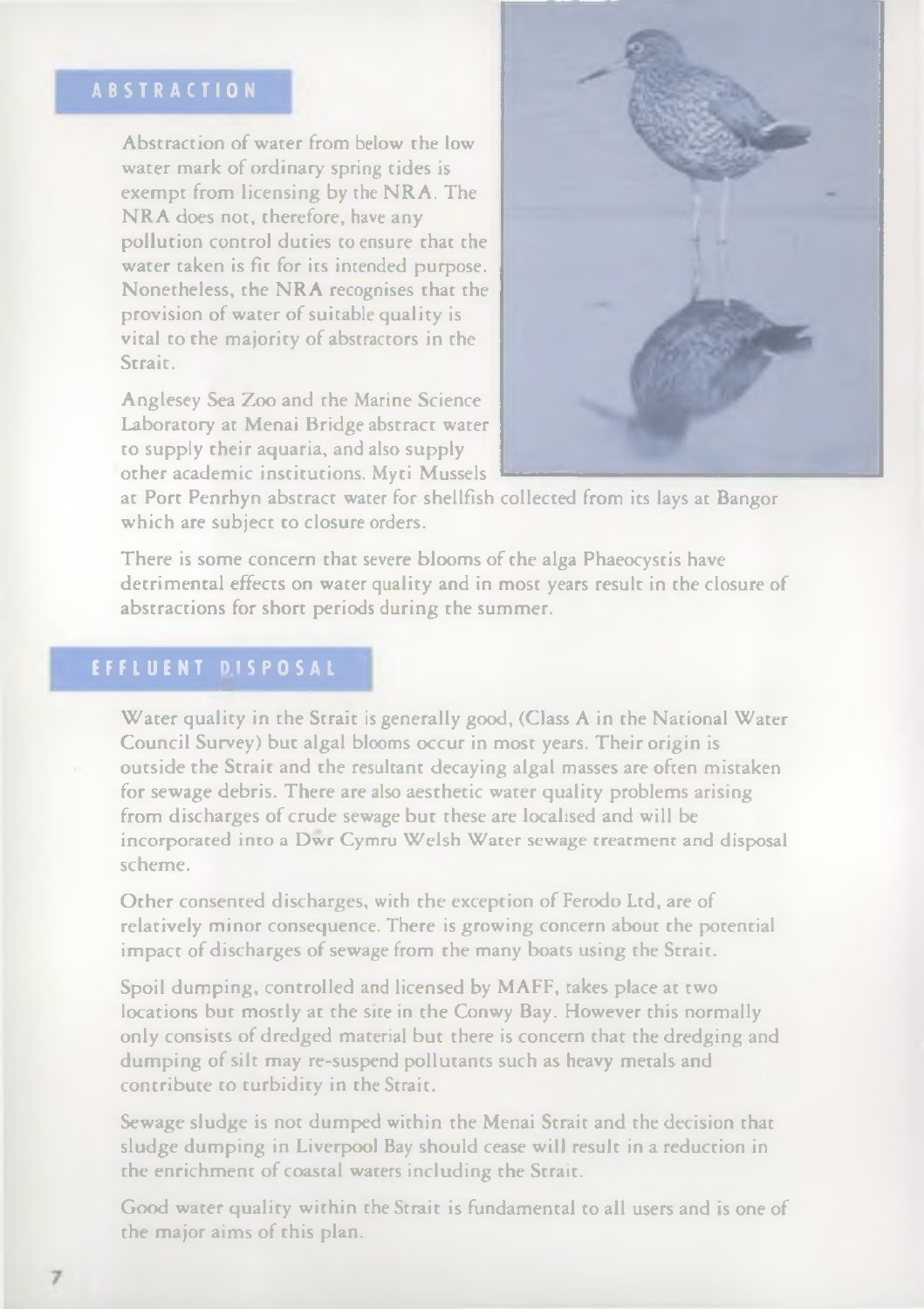The Menai Strait is a natural resource of outstanding ecological importance which is considered by the Countryside Council for Wales (CCW) to be worthy of designation as a Marine Nature Reserve (MNR). The Strait has been the site for more than a hundred years of research into marine ecology, centred on the University College of North Wales, Bangor.

Whilst the marine communities in the Strait have evolved within a long history of use and remain relatively natural, there is some evidence that turbidity has increased in the past 30 years which could have affected the distribution of some seaweed species.

In 1947 the Anglesey Coast was designated a Conservation Area, later modified to an Area of Outstanding Natural Beauty (AONB), and Great Ormes Head is a designated Heritage Coast. The conservation needs of these areas are taken into account by the local planning authorities.

Newborough Warren and Ynys Llanddwyn are designated National Nature Reserves. There are also 10 Sites of Special Scientific Interest (SSSIs) and a number of Local Nature Reserves, e.g. Traeth Lafan.

The main archaeological interests in the Strait include several stone fish traps (goradau) constructed in the fifteenth century or earlier, the best preserved of these being Gorad Goch and Gorad Ddu in the Swellies. There are many wrecks, particularly in the Swellies, including HMS Conway.

Clearly there is a particular need to safeguard the immense conservation value of these waters.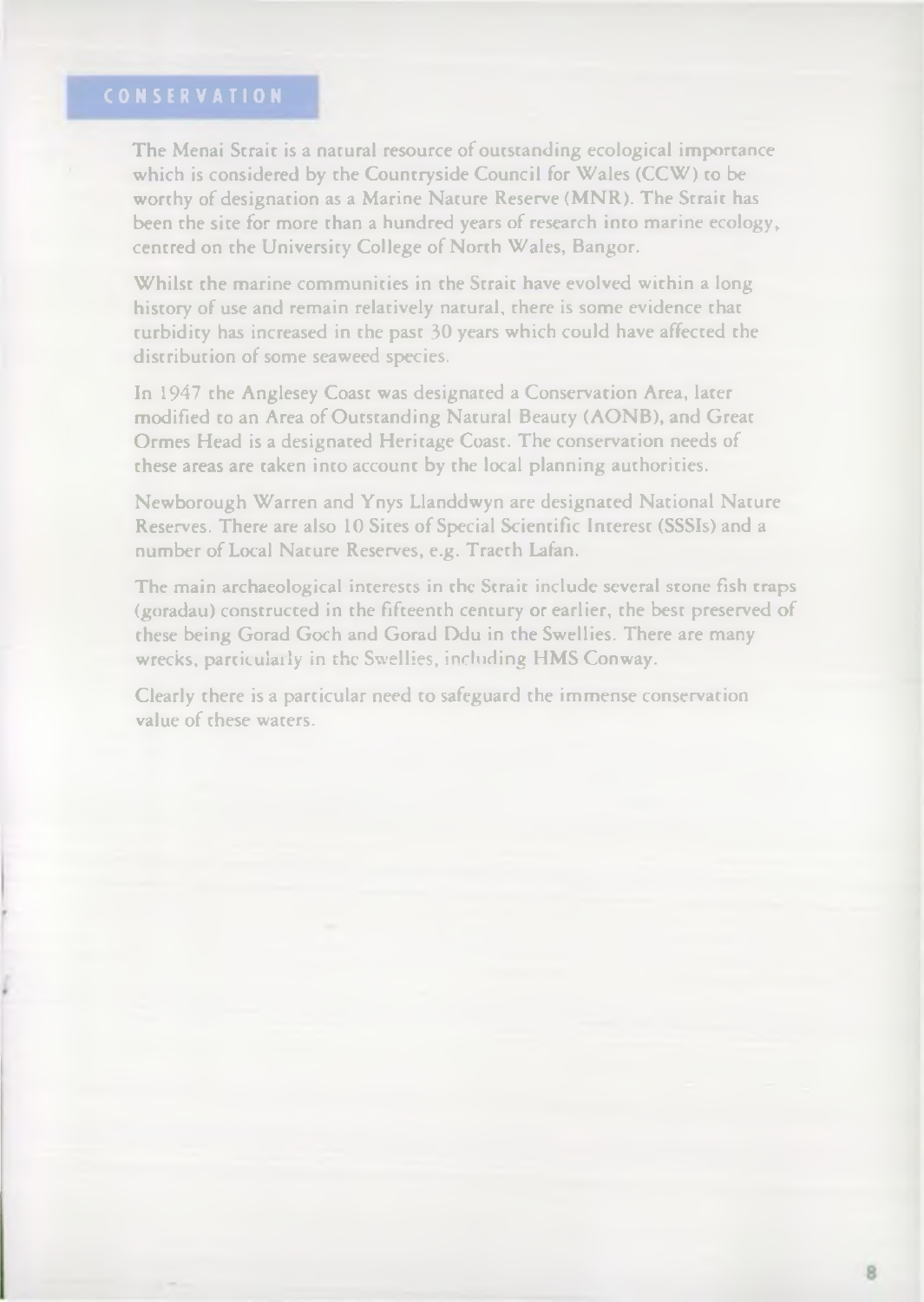

## DEVELOPMENT

The area of the plan lies within the County of Gwynedd and covers parts of the Aberconwy, Arfon and Ynys Mon Borough Councils areas. A very small sector of the catchment falls inside the northern boundary of the Snowdonia National Park.

Development within the Arfon and Ynys Mon areas is currently controlled by the Menai Strait Local Plan which was formally adopted in 1989. It was prepared jointly by the Borough Councils and Gwynedd County Council. This will be replaced by District Wide Local Plans which are currently in preparation by all three Borough Councils and the National Park. A new draft Structure Plan has been prepared by Gwynedd County Council, and is currently being modified by the Secretary of State for Wales.

No development proposals identified in these plans could significantly affect the Menai Strait.

Agriculture and tourism are the main industries in the area, the only other significant employers (number greater than 100) are Ferodo at Caernarfon, Ferranti at Bangor and Lairds at Beaumaris.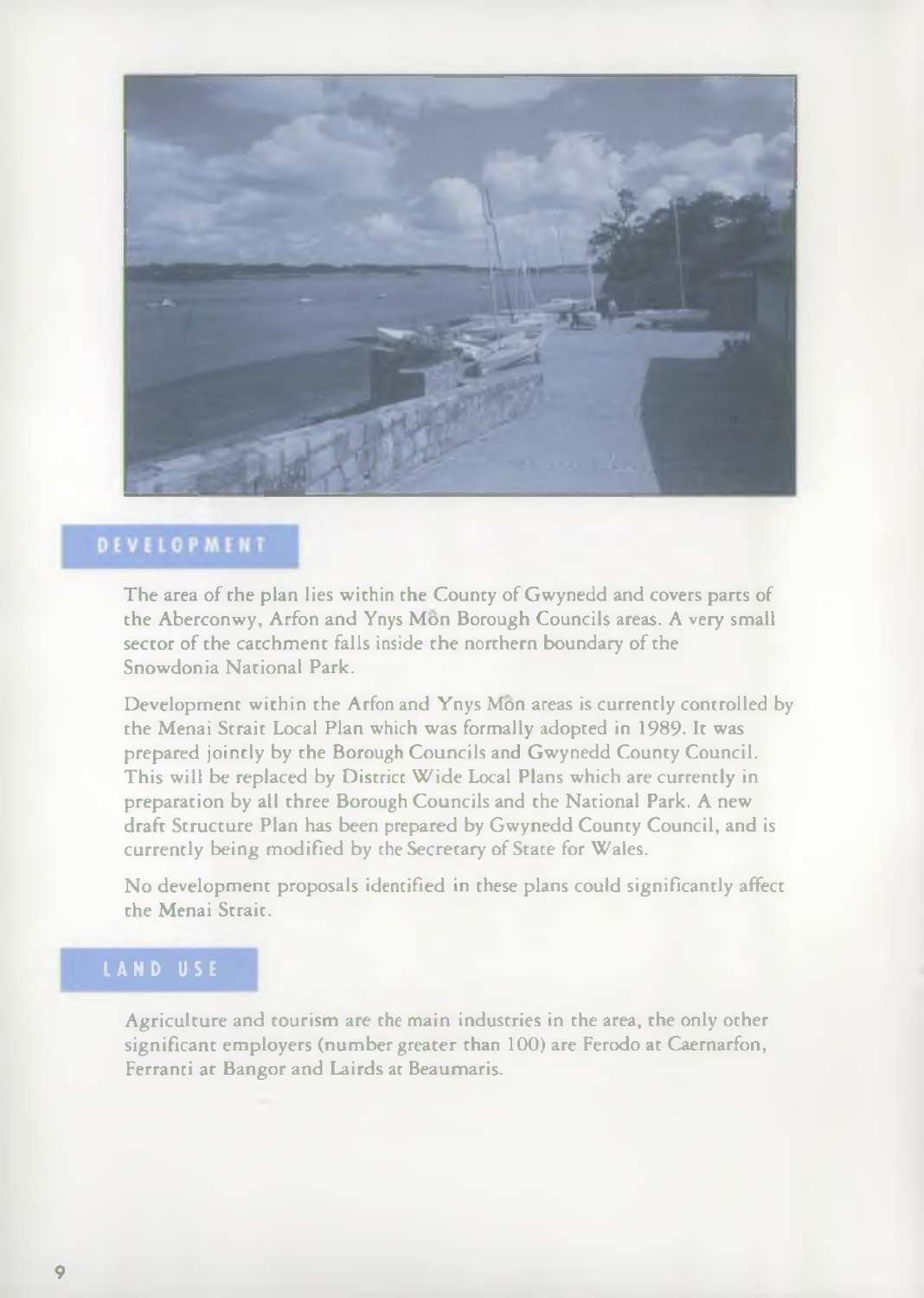The Strait is an important route for migrating salmon and sea trout either returning to rivers to spawn, returning to the sea after spawning or going to the sea for the first time as smolts.

trout without a licence. The NRA licenses 6 commercial It is illegal to fish, take, or intend to fish for salmon or sea seine (draft) nets in the Strait



which must be fished within defined areas using approved methods and only during stipulated time periods.

The NRA has a major enforcement problem in the Strait because there is considerable illegal netting of salmon and sea trout, often under the guise of fishing marine species. In conjunction with the North Western and North Wales Sea Fisheries Committee, new bye-laws to control this illegal fishing are being drafted.

The Strait is a very popular angling venue, because of the wide variety of fish species available - 96 species have been recorded - and nearly the whole length is accessible. There is a limited amount of trawling in the area but most fish ianded at the local pufts arc caught outside the Srrair

The sheltered waters of the Strait support important shellfisheries. A mussel fishery is operated by Myti Mussels, and hydraulic dredging for cockles is practised at Traeth Lafan although there is grow ing concern about the environmental impact of this technique. In 1983 the Strait was notified as a designated area under the EC Shellfish W aters Directive. New hygiene regulations now apply to the shellfishery, which will be implemented fully by 1996 under the recent EC Directives (91/492/EEC, and 91/493/EEC). These Directives set standards which must be met to ensure the suitability of shellfish for human consumption.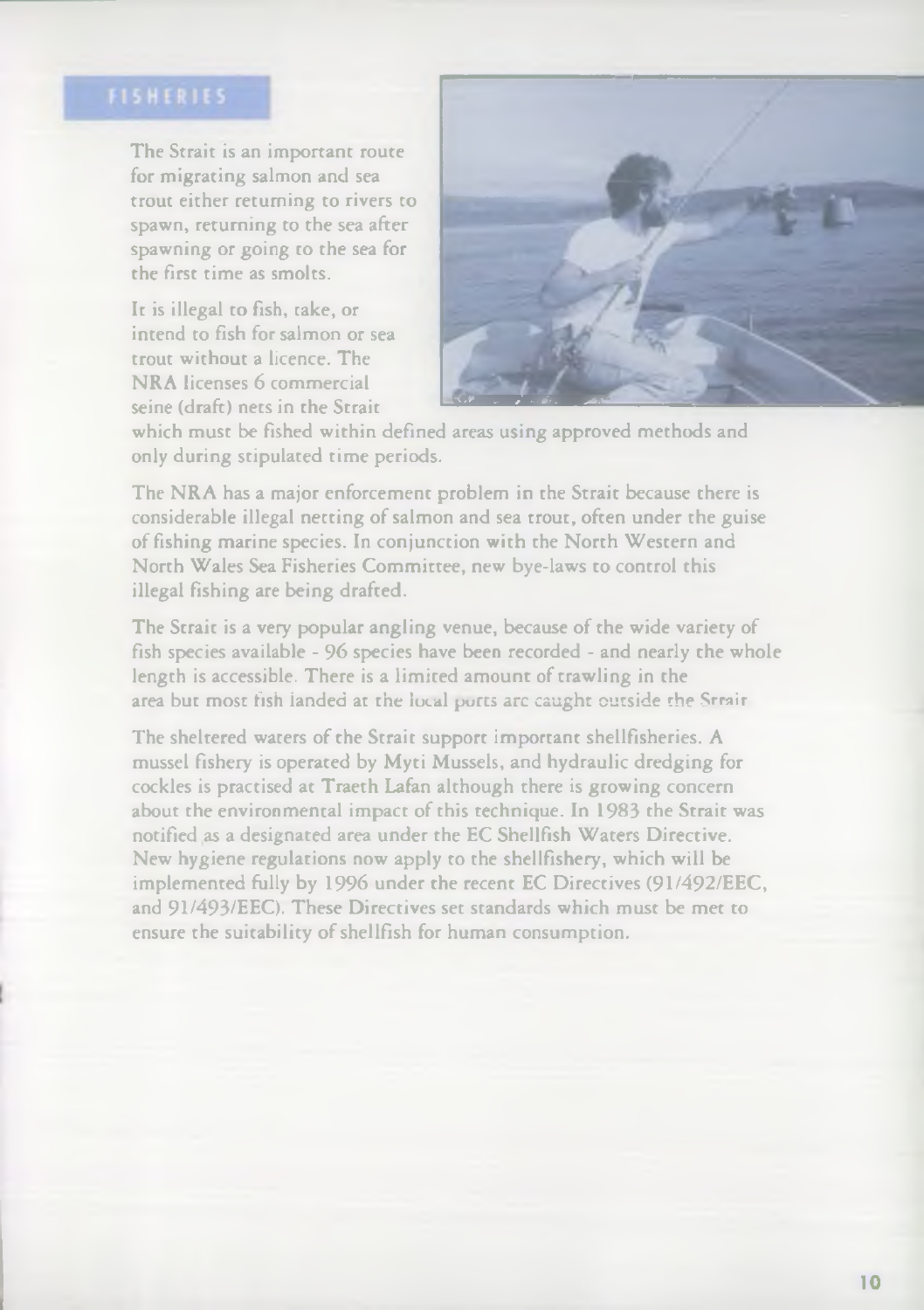The following tables list the 13 issues which the NRA has identified within the Menai Strait. We would like to hear from you if:

- you think that there are other issues which have been missed,
- you think that we have not considered all the options available,
- you have any views on the options suggested.
- you have any other information about the catchment or any comment about its future management.

| <b>Options</b>                                                                                                                                                              | Responsibility                                         | Advantages:                                                                                                                                                    | Disadvantages                                                                          |  |  |
|-----------------------------------------------------------------------------------------------------------------------------------------------------------------------------|--------------------------------------------------------|----------------------------------------------------------------------------------------------------------------------------------------------------------------|----------------------------------------------------------------------------------------|--|--|
| All discharges to be<br>appropriately treated,<br>and diluted.<br>All outfalls to discharge<br>below mean low water<br>spring tide level<br>(Currently being<br>progressed) | Dwr Cymru<br>Welsh Water<br>and Private<br>Dischargers | Removal of<br>aesthetic<br>problems<br>Amenity gain.<br>Enhanced<br>Protection of<br>uses in the<br>catchment, in<br>particular<br>shellfishery<br>and bathing | Cost £23m to<br>Dwr Cymru<br>Welsh Water<br>Cost for private<br>dischargers<br>unknown |  |  |
| This entails<br>determination of<br>appropriate quality<br>standards for<br>discharges                                                                                      | <b>NRA</b>                                             | As above                                                                                                                                                       | Cost and<br>commitment<br>of staff resources                                           |  |  |
| ISSUE 2: PROPOSED MARINE NATURE RESERVE BY COUNTRYSIDE COUNCIL<br>FOR WALES AWAITING DETERMINATION                                                                          |                                                        |                                                                                                                                                                |                                                                                        |  |  |
| Welsh Office (WO)<br>and CCW to progress<br>determination.<br>(Currently being)<br>progressed)                                                                              | <b>WO/CCW</b>                                          | Protection of<br>ecology and<br>conservation value<br>of the Strait<br>Controlled bait<br>digging.<br><b>Bird disturbance</b><br>minimised                     | Impact on other<br>uses of the<br>Strait.                                              |  |  |
| <b>ISSUE 3: BIRD DISTURBANCE AT LLANDOWYN, FORYD BAY AND PENMON</b>                                                                                                         |                                                        |                                                                                                                                                                |                                                                                        |  |  |
| Designation of Strait<br>as MNR. (Currently<br>being progressed)                                                                                                            | CCW/WO                                                 | Disturbance<br>minimised                                                                                                                                       | Impact on other<br>uses, in particular<br>boating                                      |  |  |
| ISSUE 4: UNCONTROLLED BAIT DIGGING, DAMAGING THE SHORES AT<br>FORYD BAY AND LAFAN SANDS                                                                                     |                                                        |                                                                                                                                                                |                                                                                        |  |  |
| Designation of Strait<br>as MNR (Currently<br>being progressed)                                                                                                             | CCW/WO                                                 | Controlled bait<br>digging                                                                                                                                     | May impact on<br>anglers                                                               |  |  |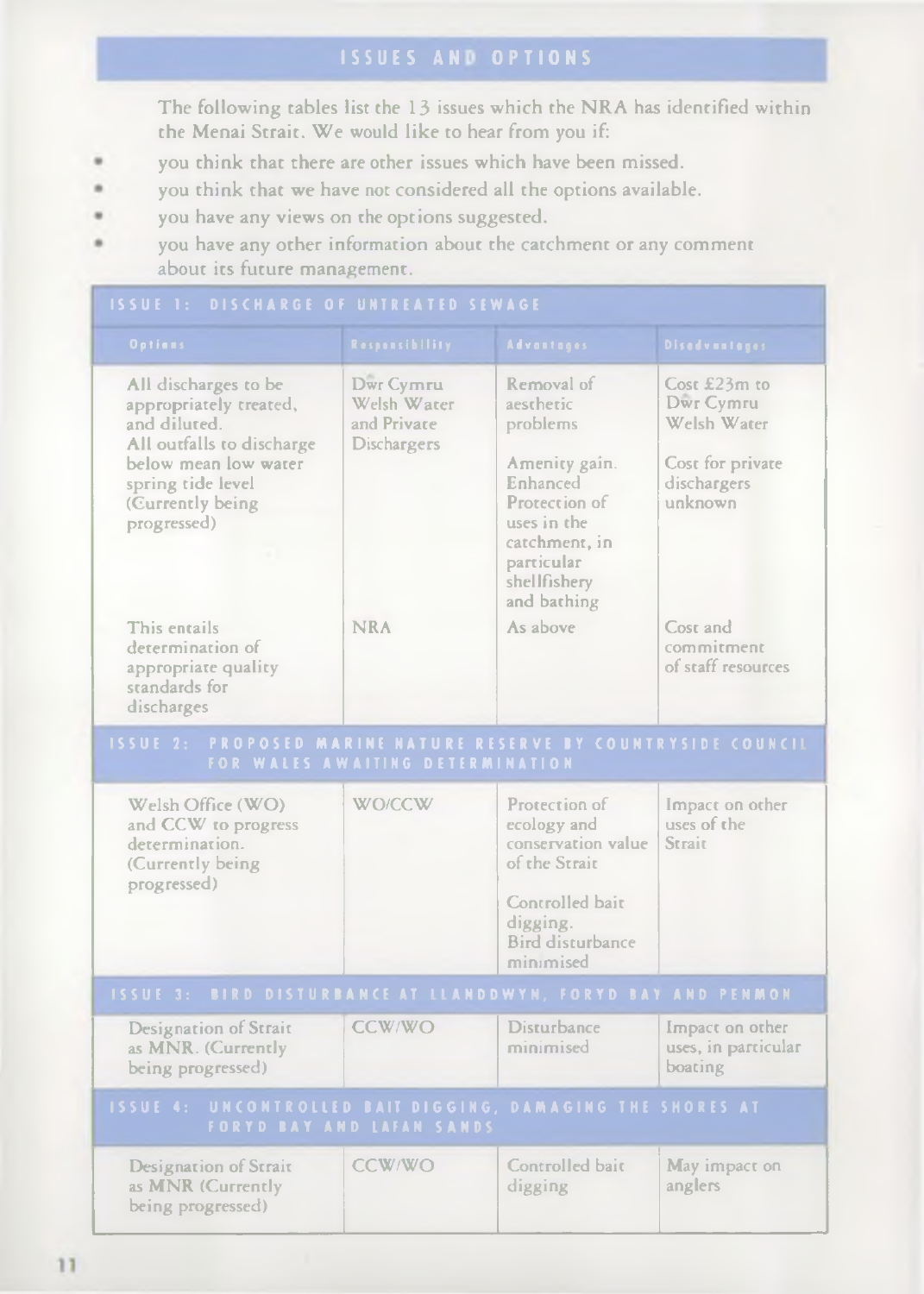| AND SHUTDOWN OF ABSTRACTION(S)                                                              |                                                                                                                                                                                            |                                                                                               |                                                                                                                 |                                                                                                                                                                                      |  |
|---------------------------------------------------------------------------------------------|--------------------------------------------------------------------------------------------------------------------------------------------------------------------------------------------|-----------------------------------------------------------------------------------------------|-----------------------------------------------------------------------------------------------------------------|--------------------------------------------------------------------------------------------------------------------------------------------------------------------------------------|--|
|                                                                                             | Options                                                                                                                                                                                    | <b>Responsibility</b>                                                                         | <b>Advantages</b>                                                                                               | Disadvantages :                                                                                                                                                                      |  |
|                                                                                             | Options limited. Origin<br>from outside the<br>catchment. General<br>reduction in nutrient<br>inputs from agriculture.<br>industry and domestic<br>sewage discharges<br>may help           | Industry including<br>Agriculture, Dwr<br>Cymru Welsh<br>Water, Private<br><b>Dischargers</b> | Increase in<br>nutrient content<br>of waters will be<br>minimised.<br>Improved water<br>quality for all<br>uses | Cost - unknown.<br>May not reduce the<br>size or frequency of<br>the blooms.<br>Natural nutrient<br>status of sea water<br>may not be a<br>limiting factor to<br>the growth of algae |  |
|                                                                                             | Investigation of any<br>trends in nutrient status<br>of coastal waters<br>(Currently being<br>progressed)                                                                                  | Irish Sea<br>Nutrients Group                                                                  | Establish<br>any trend as basis<br>for determining<br>action required                                           | Action may<br>prove costly                                                                                                                                                           |  |
|                                                                                             | ISSUE 6: RE-ESTABLISHMENT OF ADEQUATE SEA DEFENCE AT DINAS DINLLI                                                                                                                          |                                                                                               |                                                                                                                 |                                                                                                                                                                                      |  |
|                                                                                             | Promotion of scheme to<br>re-establish adequate sea<br>defence at Dinas Dinlle<br>(During 1993/1994)                                                                                       | NRA/Arfon B.C.                                                                                | Protection of<br>land and property<br>from inundation                                                           | Cost - unknown                                                                                                                                                                       |  |
| <b>ISSUE 7: WATER QUALITY NON COMPLIANCE WITH EC SHELLFISH WATERS</b><br>DIRECTIVE (COPPER) |                                                                                                                                                                                            |                                                                                               |                                                                                                                 |                                                                                                                                                                                      |  |
|                                                                                             | Revision of historical<br>data to establish whether<br>there has been any<br>increase in the content<br>of copper, and whether<br>it is a natural<br>phenomenon<br>(Completion by 1994/95) | <b>NRA</b>                                                                                    | Establishment of<br>cause as a basis for<br>determining the<br>required action                                  | If a natural<br>phenomenon the<br>elevated levels<br>will have to be<br>accepted.<br>If pollution, the<br>source may prove<br>difficult to identify/<br>do anything about<br>ir.     |  |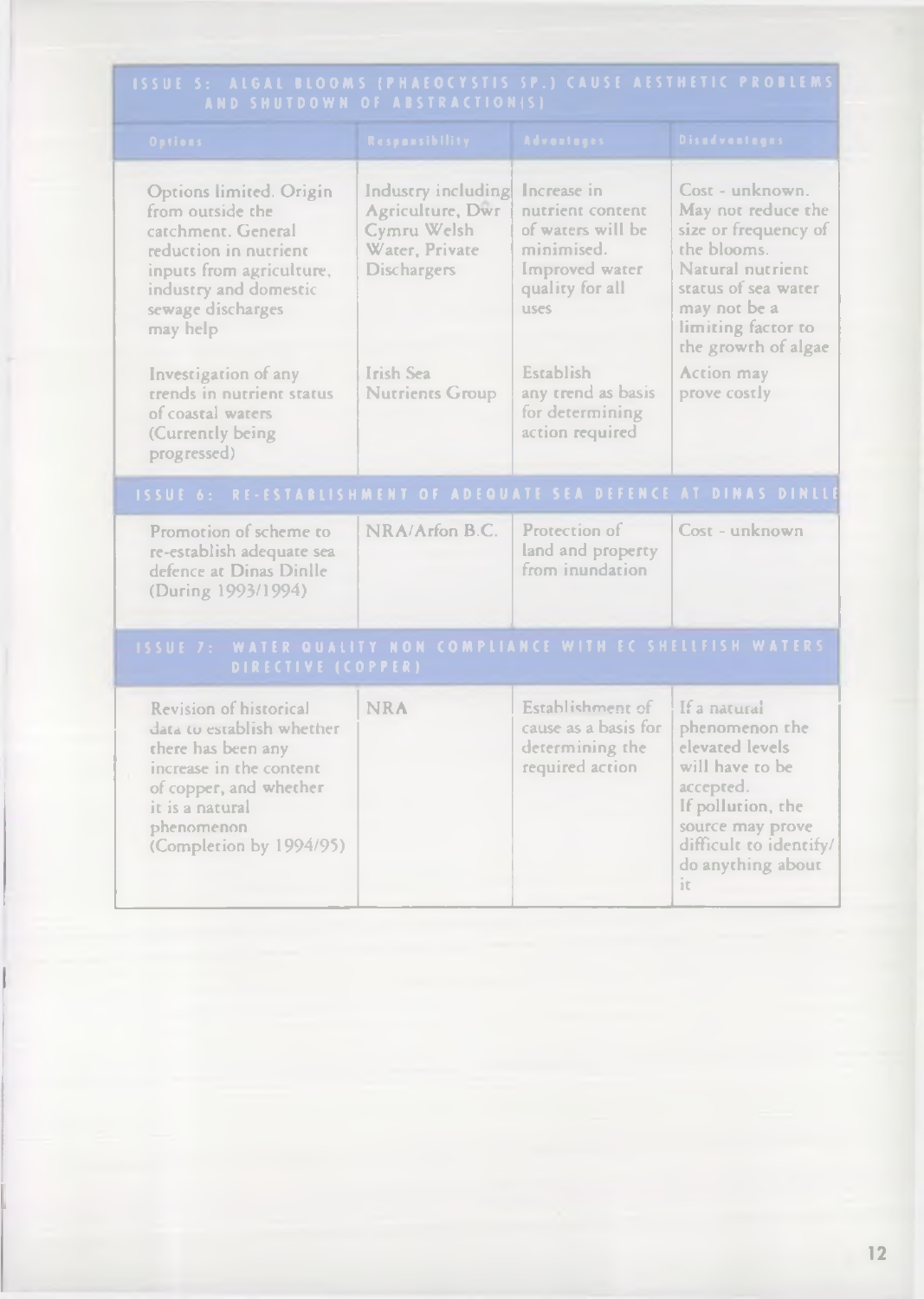| BACTERIOLOGICALLY NON COMPLAINT WITH ECSHELLFISH<br><b>WATER DIRECTIVE</b>                                                                                                                       |                                                                        |                                                                                                                                    |                                                                                                                                                       |  |
|--------------------------------------------------------------------------------------------------------------------------------------------------------------------------------------------------|------------------------------------------------------------------------|------------------------------------------------------------------------------------------------------------------------------------|-------------------------------------------------------------------------------------------------------------------------------------------------------|--|
| <b>Options</b>                                                                                                                                                                                   | <b>Responsibility</b>                                                  | <b>Advantages</b>                                                                                                                  | <b>Disadvantages</b>                                                                                                                                  |  |
| All sewage discharges<br>to be adequately treated<br>and diluted<br>(During 1995-1998)                                                                                                           | Dwr Cymru<br>Welsh Warer<br>and Private<br>Dischargers                 | Compliance with<br>bacteriological<br>standards of EC<br>directive.<br>Enhanced<br>protection of<br>other uses in the<br>catchment | Cost £23m to<br>Dwr Cymru<br>Welsh Water.<br>Cost to private<br>dischargers<br>unknown.<br>Waters may still<br>not comply with<br><b>EC</b> Directive |  |
|                                                                                                                                                                                                  | NRA/MAFF                                                               | As above                                                                                                                           | Cost - unknown                                                                                                                                        |  |
| <b>ISSUE 9: MUSSEL BEDS IN ONE AREA IN CLASS C ACCORDANCE WITH EC</b><br>SHELLFISH HYGIENE DIRECTIVE CLASS B A MINIMUM MAFF<br><b>OBJECTIVE IN THE STRAIT</b>                                    |                                                                        |                                                                                                                                    |                                                                                                                                                       |  |
| As in issue 8                                                                                                                                                                                    | As in issue 8                                                          | As in issue 8                                                                                                                      | As in issue 8                                                                                                                                         |  |
| <b>ISSUE 10: TRANSPORT OF SEDIMENTS INTO ESTUARY IS INCREASING</b><br>TURBIDITY, AND MAY BE AFFECTING THE ECOLOGY E.G.<br>DISTRIBUTION OF SOME SEAWEED SPECIES                                   |                                                                        |                                                                                                                                    |                                                                                                                                                       |  |
| Origin from outside the<br>catchment.<br>Sediment source<br>identification<br>Prevention of sewage<br>sludge dumping at sea<br>from 1988, under EC<br>Municipal Waste Waters<br><b>Directive</b> | <b>UCNW Bangor</b><br>(School of<br>Marine Science)<br>Water Companies | Reduction of<br>sediment load in<br>the Strait<br>Reduction of<br>turbidity in the<br>Strait                                       | Cost - unknown.<br>Difficult to<br>implement<br>Cost - unknown.<br>Will cause<br>sludge disposal<br>problems.                                         |  |
|                                                                                                                                                                                                  |                                                                        |                                                                                                                                    | May not have the<br>desired effect<br>on the Strait                                                                                                   |  |

# ISSUE 8: LIFTING OF CLOSURE ORDERS MAY RENDER THE WATER!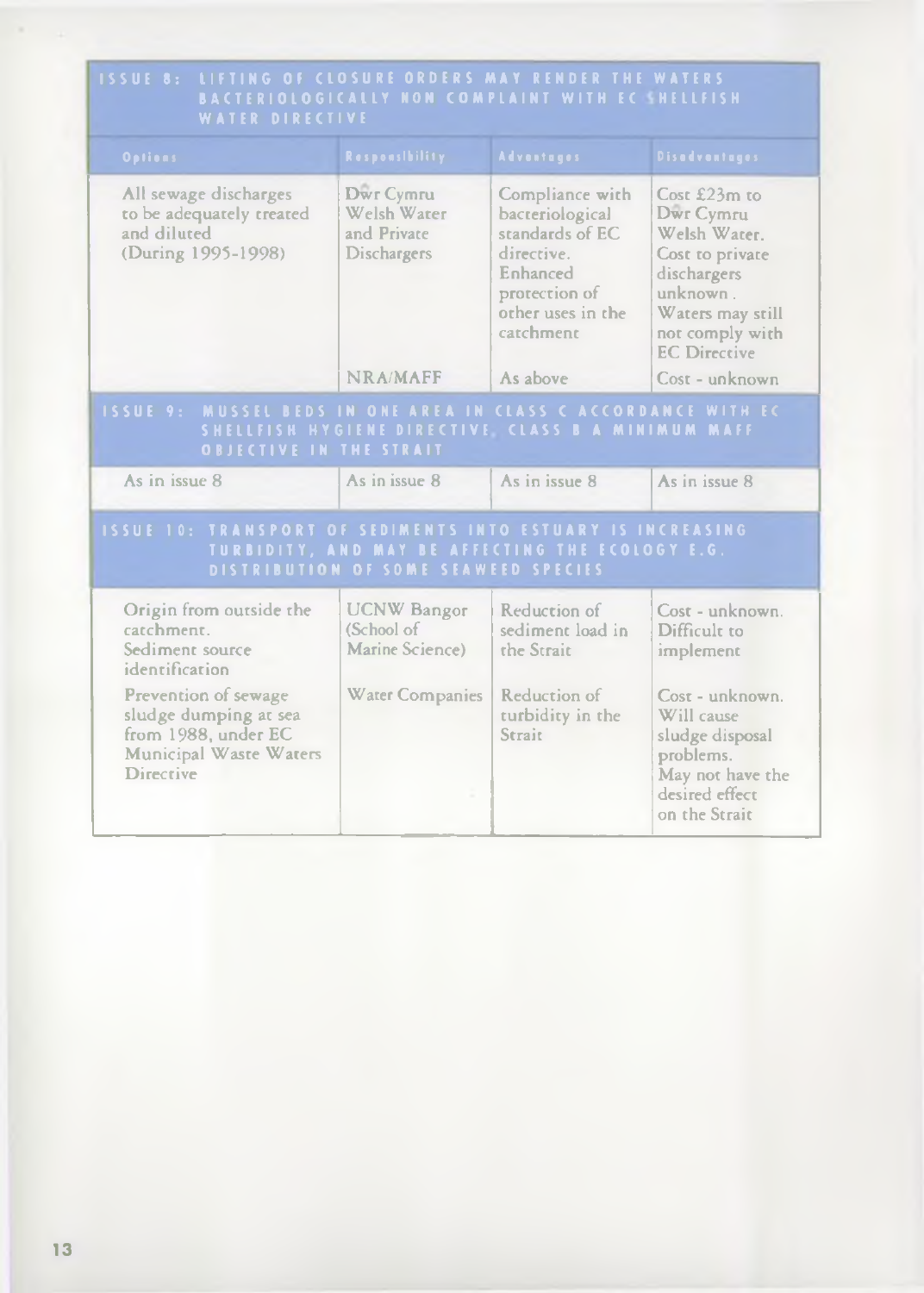| <b>ISSUE 11: BATHING WATERS IN PARTS OF THE WESTERN HALF OF THE</b><br>PENMAENMAWR/DWYGYFYLCHI BEACH WOULD HAIL TO COMPLY<br>WITH EC BATHING WATERS DIRECTIVE |                                            |                                                                                                  |                                                                                                        |  |
|---------------------------------------------------------------------------------------------------------------------------------------------------------------|--------------------------------------------|--------------------------------------------------------------------------------------------------|--------------------------------------------------------------------------------------------------------|--|
| Options.                                                                                                                                                      | Respensibility                             | <b>Advantages</b>                                                                                | Disadvantages                                                                                          |  |
| Provide adequate<br>treatment at the<br>Dwygyfylchi sewage<br>outfall. Outfall to<br>discharge below mean<br>low water spring level<br>(Target date 2000+)    | Dwr Cymru<br>Welsh Water                   | Compliance with<br>EC directive, and<br>enhanced<br>protection for<br>bathers and<br>other users | Cost - unknown<br>Waters may still<br>not comply with<br>EC directive.<br>Non Identified               |  |
| NRA to set appropriate<br>quality standards for<br>discharge                                                                                                  | <b>NRA</b>                                 | As above                                                                                         | waters do not have<br>to comply with EC<br><b>Directive</b>                                            |  |
| <b>ISSUE 12: DISCHARGES FROM BOATS OF BILGES AND TOILET WASTE</b><br>WITHIN THE STRAIT                                                                        |                                            |                                                                                                  |                                                                                                        |  |
| Promotion of byelaws                                                                                                                                          | <b>NRA</b><br>Harbour<br>Authorities       | Improvement to<br>aestheric<br>quality for all<br>PQ11                                           | Cost - unknown.<br>Difficult to<br>implement                                                           |  |
| <b>ISSUE 13: HYDRAULIC DREDGING FOR COCKLES MAY ADVERSELY AFFECT</b><br>THE ECOLOGY AND CONSERVATION VALUE OF THE STRAIT                                      |                                            |                                                                                                  |                                                                                                        |  |
| Review of available<br>historical data, to<br>establish whether<br>this is a problem                                                                          | <b>NRA</b><br><b>CCW</b><br><b>NWNWSFC</b> | Provision of data<br>for determining<br>action required                                          | $Cost - unknown$ .<br>Determined<br>action may impact<br>on the commercial<br>harvesting of<br>cockles |  |